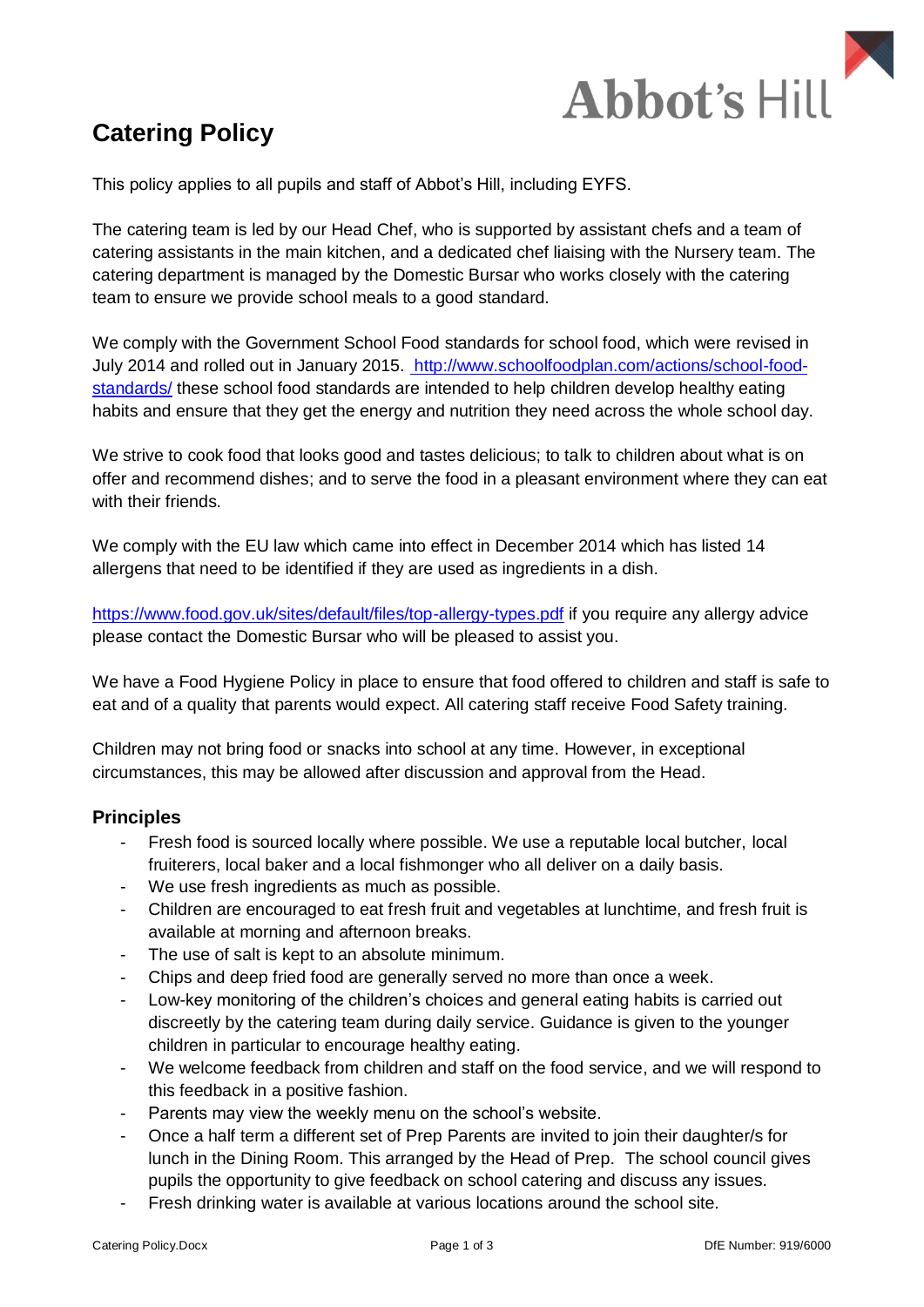Issue Date: November 2017 Review Date: November 2020 or earlier if major change requires

 $\cancel{k}$ Gannan.

Mrs Kathryn Gorman **Head**